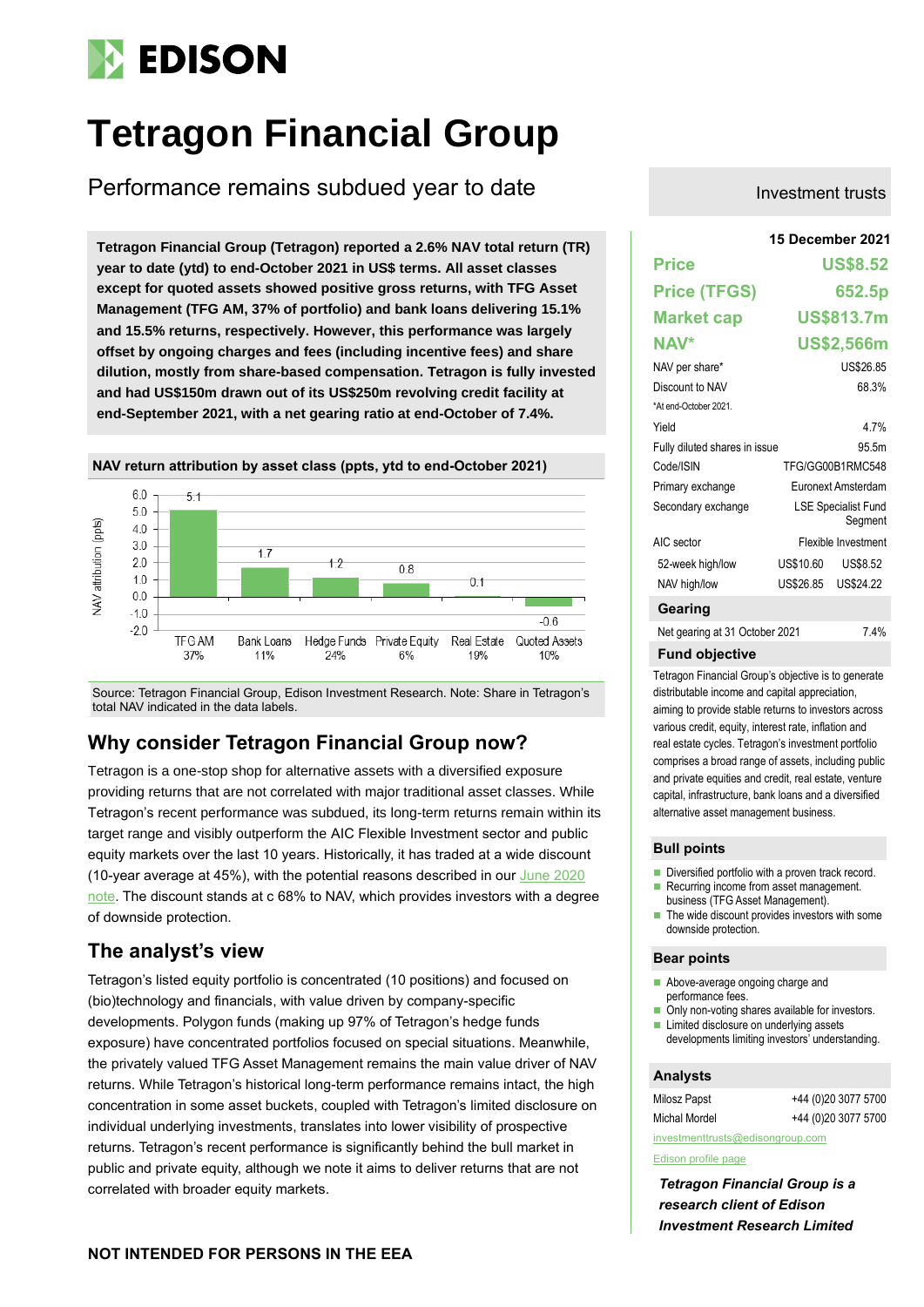

# **NAV TR 2.6% in 2021 to date**

Tetragon's NAV per share increased by 2.6% to US\$26.85 between end-2020 and end-October 2021 in TR terms. The performance continues to fall behind both public and private markets, with the MSCI ACWI and LPX50 indices posting 17.2% and 63.3% TRs, respectively. The portfolio delivered an 7.9% gross return according to our calculations, which was largely consumed by ongoing costs and fees (2.9pp) and share dilution (2.3pp) stemming predominantly from sharebased compensation. This also includes some minor impact of the interest expense on its credit facility (three-month LIBOR+3.25%). Tetragon expensed US\$6.0m incentive fees in H121 and a further US\$14.4m in Q321 (c 0.8% of opening NAV), equalling to 25% of profit over its hurdle rate (three-month LIBOR +2.6%). The employee ownership of the company increased to 35.0% at end-October (from 32.7% at end-2020).

During the period (10 months to end-October 2021) Tetragon was a net investor, deploying US\$75m on a net basis. The largest investments were made in private equity assets (US\$74m net) and listed equities and credit: US\$27m was invested through Polygon-managed funds and US\$15m directly through Tetragon's balance sheet. On contrast, the most cash-generative assets were collateralised loan obligations (CLOs) with net distributions of US\$40m, which we understand stems predominantly from coupon and amortisation payments rather than disposals (the exposure remained flat at 11% of the portfolio vs end-2020). Another US\$15m was received from TFG Asset Management, mostly from BentallGreenOak (US\$13m in the first nine months of 2021).

The additional investments translated into an increase in Tetragon's gearing to 7.4% of NAV (US\$190m) from 0.5% at end-2020. Historically, Tetragon held meaningful part of its portfolio in cash (2015–2019 end-year average at 14% of portfolio) to have flexibility in capturing investment opportunities. It has additional capital available from the undrawn part of its revolving credit facility (US\$100m at end-September 2021). Tetragon had US\$125m of hard commitments at end-June 2021 (last available data, mostly towards BentallGreenOak and private equity funds), and a further US\$76m 'soft' commitments towards Banyan Square and Contingency Capital funds. Given Tetragon's relatively limited dry powder at present, these could make up the majority of new investments in the near term (although we note that these commitments may be called gradually).

#### **Exhibit 1: YTD performance by asset class (%, to end-October 2021)**  $200$  $15.5$  $15.1$ 15.0 Performance (%) 10.0 5.2  $5.2$ 5.0  $10$  $0<sub>0</sub>$  $-5.0$  $-57$  $-10.0$

# **TFG Asset Management remains the main driver**

Source: Tetragon Financial Group, Edison Investment Research; Note: Share in Tetragon's total NAV indicated in the data labels.

Hedge Funds

 $24%$ 

Private Equity

6%

Real Estate

19%

Quoted Assets

 $10%$ 

**Bank Loans** 

11%

**TFG AM** 

37%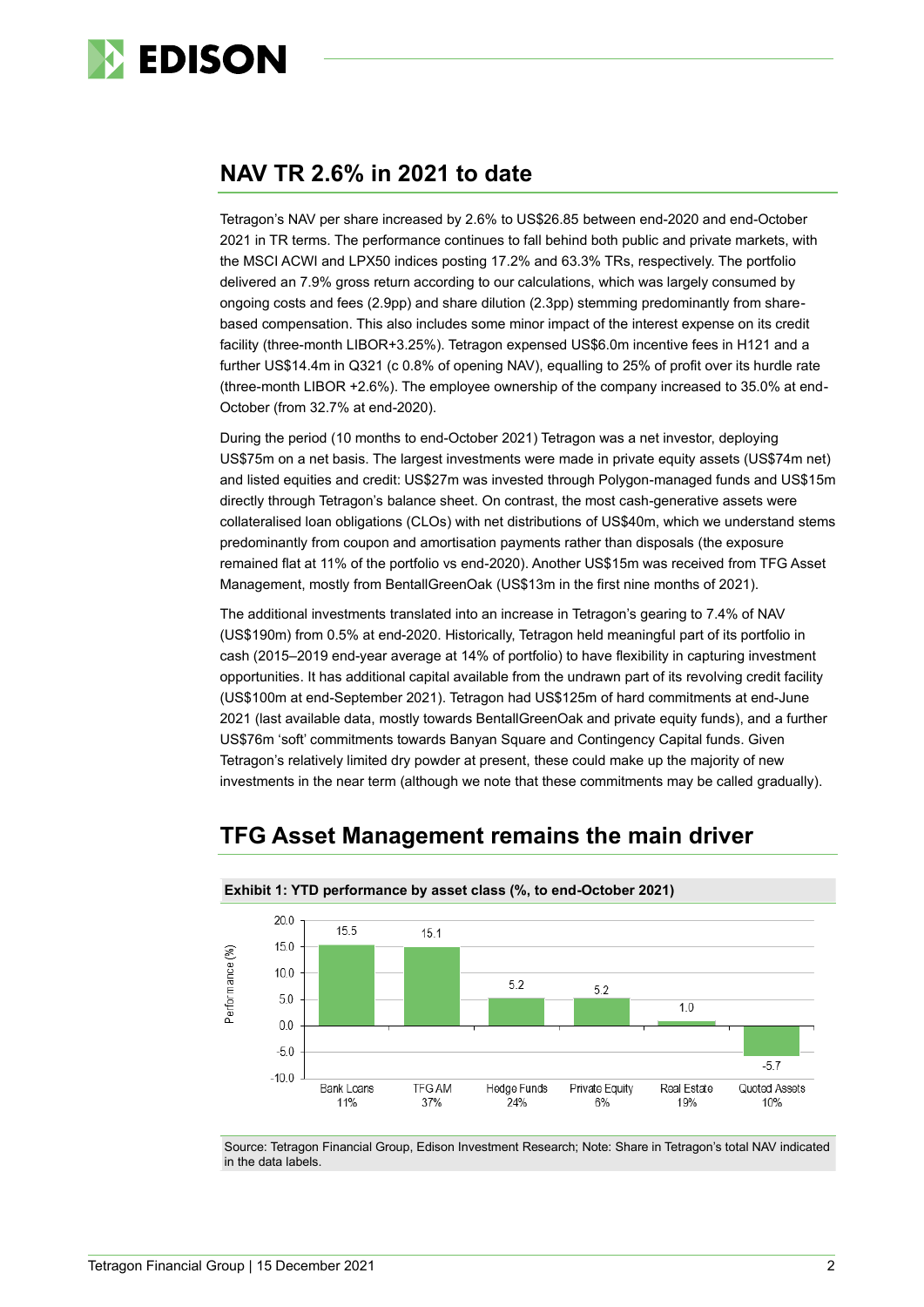

In Q321 Tetragon reported US\$88m in net valuation uplift across its portfolio, of which US\$57m was related to TFG Asset Management. The revaluation was made on the back of operating performance, as its aggregate AUM increased to US\$34.9bn at end-September 2021 from US\$30.1bn at the beginning of the year (up 16% ytd), as well as market multiples expansion. Within TFG Asset Management businesses, the largest uplifts in Q321 alone were recognised on BentallGreenOak (US\$32m) and LCM (US\$18m). BentallGreenOak, in which Tetragon holds 13% stake, is valued using present value of cash flow elements of the GreenOak/Bentall Kennedy merger deal (fixed quarterly contractual payments, variable payments and carried interest) and the put/call option in place. The valuation uplift was due to strong performance in terms of AUM and projected EBITDA growth, as illustrated by the 13% y-o-y increase in the payments received by Tetragon in the first nine months of 2021. LCM has successfully launched two new CLOs, LCM 33 (US\$509.2m) and LCM 34 (US\$509.8m), and significantly increased its AUM. TFG Asset Management's value is determined by a third-party valuation specialist using predominantly DCF models based on expected fee income. At end-October 2021 the business remains Tetragon's largest portfolio holding (37% of the portfolio) and the main value driver (5.1pp out of 7.9% gross return in 2021 YTD, and 7.5pp out of 12.8% in 2020). The underlying performance drivers of other asset classes within Tetragon's portfolio remained broadly unchanged between end-June 2021 and end-October 2021 compared to H121 (we discussed these in detail in our [previous note\)](https://www.edisongroup.com/publication/muted-performance-in-h121/29874).

# **Still outperforming its peers over a 10-year period**

We compare Tetragon to other members of the AIC Flexible Investment sector (Exhibit 2) and despite the short-term returns falling behind the broad markets, it still significantly outperforms its peers over a 10-year perspective. Tetragon stands out from the group, with one of the highest dividend yields and ongoing charges, and the widest discount. Its discount has been wider than peers in the long term (10-year average at 45%), and we explored potential underlying factors in our [June 2020](https://www.edisongroup.com/publication/discount-above-peers-despite-solid-performance/26978/) note. The recent somewhat underwhelming performance may have contributed to the widening compared to the long-term average.

| % unless stated                      | <b>Market</b> | <b>NAV TR</b> | $\mathbf{r}$ .<br><b>NAV TR</b> | --<br><b>NAV TR</b> | <b>NAV TR</b> | $\sim$<br>Premium/ | Ongoing     | Perf. | Net     | <b>Dividend</b> |
|--------------------------------------|---------------|---------------|---------------------------------|---------------------|---------------|--------------------|-------------|-------|---------|-----------------|
|                                      | cap £m        | 1 year        | 3 year                          | 5 year              | 10 year       | (discount)         | charge      | fee   | gearing | yield           |
| <b>Tetragon Financial Group</b>      | 575.1         | 8.0           | 24.4                            | 39.2                | 253.1         | (68.3)             | 1.7         | Yes   | 107     | 4.7             |
| Aberdeen Diversified Income & Growth | 308.6         | 7.7           | 10.7                            | 20.7                | 55.9          | (18.5)             | 0.6         | Yes   | 102     | 5.5             |
| Caledonia Investments                | 2.041.6       | 32.1          | 35.7                            | 64.6                | 194.2         | (23.3)             | 1.0         | Yes   | 100     | 1.7             |
| Capital Gearing                      | 963.5         | 14.7          | 27.4                            | 38.6                | 87.0          | 1.9                | 0.6         | Yes   | 100     | 0.9             |
| Hansa Trust 'A'                      | 172.0         | 28.6          | 27.5                            | 46.4                | 70.3          | (35.6)             | 1.1         | Yes   | 100     | 1.5             |
| Personal Assets                      | 1.765.1       | 12.9          | 28.6                            | 32.2                | 73.4          | 1.0                | 0.7         | Yes   | 100     | 1.1             |
| <b>RIT Capital Partners</b>          | 4.230.2       | 36.9          | 54.7                            | 71.5                | 180.8         | (0.6)              | 0.7         | Yes   | 108     | 1.3             |
| <b>Ruffer Investment Company</b>     | 680.2         | 19.9          | 32.6                            | 31.4                | 70.3          | 3.7                | 1.1         | Yes   | 100     | 0.6             |
| UIL                                  | 195.7         | 32.4          | 34.3                            | 32.4                | 129.3         | (35.7)             | 2.2         | Yes   | 168     | 3.4             |
| Average                              | 1.451.6       | 21.8          | 31.0                            | 43.6                | 104.6         | (10.2)             | 0.8         |       | 101     | 1.8             |
| Rank in peer group                   | 6             | 8             | 8                               | 4                   |               | 9                  | $\mathbf 2$ |       | 3       | 2               |

### **Exhibit 2: Selected AIC Flexible Investment sector peer group in sterling terms at 14 December 2021\***

Source: Morningstar, Edison Investment Research. Note: \*Performance data to 31 October 2021. TR in sterling terms. Net gearing is total assets less cash and equivalents as a percentage of net assets (100 = ungeared).